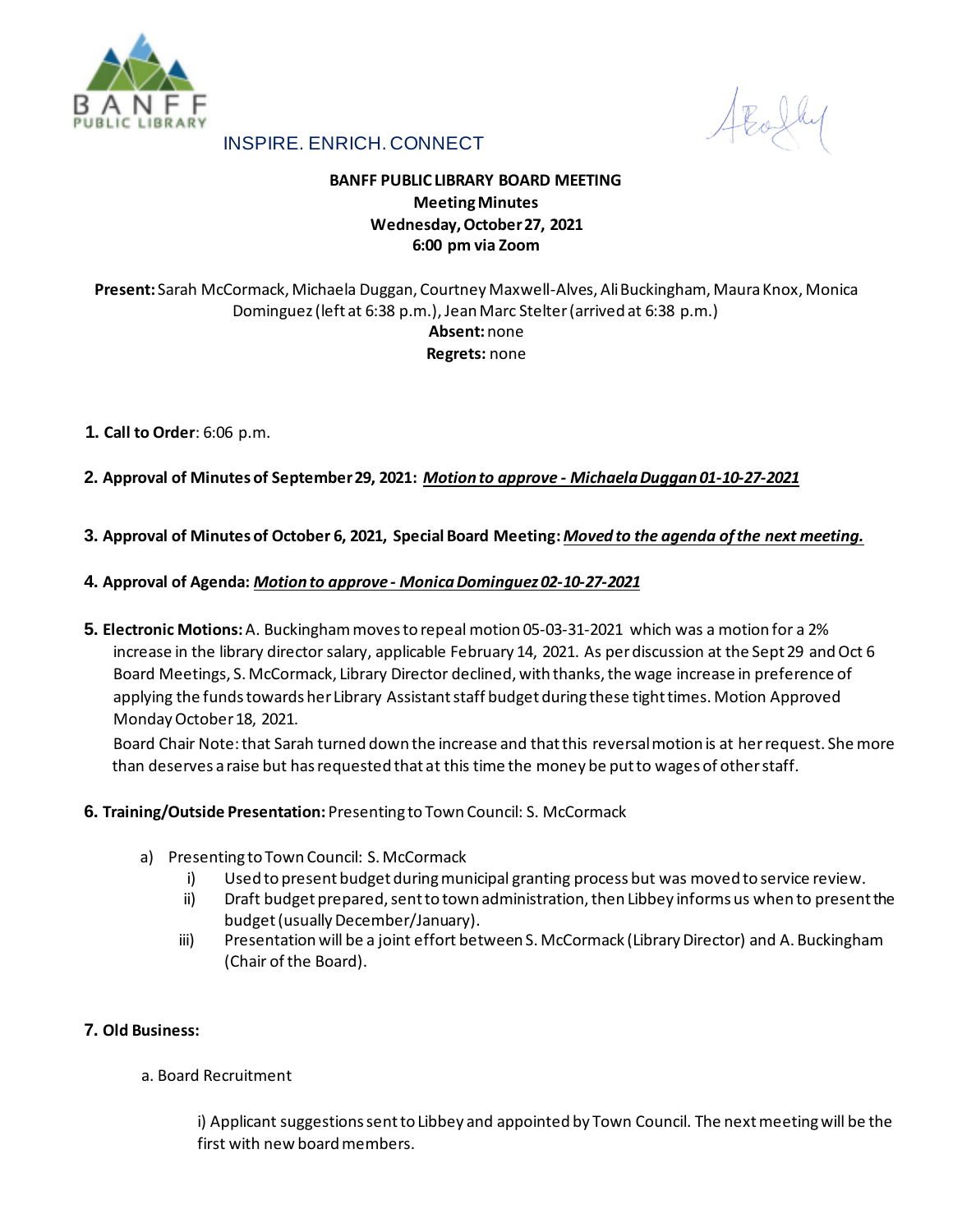### **8. New Business:**

a. Basecamp

i) Costs \$1000 per year (US). Marigold has corporate subscription to Microsoft 365 Teams, which we could use without any cost beyond our Marigold fee.

ii) Discussion. Will lose some functionality of Basecamp, have to go through the process of moving data over, and the library uses Teams internally.

iii) Motion to cancel the subscription of Basecamp before the renewal date and use Microsoft Teams for documents and communications - *03-10-27-2021 moved by Michaela Duggan*

## b. Fundraising

i) Will form a board sub-committee to focus on fundraising when we have new board members.

ii) Brainstormed ideas and fundraising options - individual sponsorship, grants - multiple approaches. iii) S. McCormack put \$1000 on the budget fundraising line - not limited to this number, will look for opportunities. This will be an ongoing conversation.

## c. Library Budget 2022 – Phased Approach

i) S. McCormack presented the phased approach to the budget increase request. This includes multiple options for the Town of Banff.

ii) Changes reflected in the Town of Banff grant and payroll salaries.

iii) Motion to approve the three budget options proposal to be presented to Town Council - *04-10-27- 2021 - moved by Maura Knox.*

### **9. Reports:**

### **a. HR&F Committee – M. Duggan**

i) Discussed fundraising and financials - nothing new to report.

### **b. BD&P Committee – M. Dominguez**

i) New skills matrix for onboarding new board members has been developed. We will have new and existing board members complete it so we know who has which skills.

ii) Libbey sent new candidates (extension to October 24, 2021). We need to have our suggested list to Libbey by Sunday October 31, 2021.

iii) No policies to review until the new year.

### **c. Financial Statement – M. Duggan**

i) Nothing new to report.

### **d. Librarian's Report - S. McCormack**

i) S. McCormack presented her "Wish List" - including library lockers.

ii) New communications staff signing contract October 28, 2021.

## **e. Council Report - B. Standish / JM Stelter**

i) JM Stelter is still on council at this point. The organizational meeting is on November 4, 2021. ii) B. Standish is no longer the Town of Banff representative.

### **f. Marigold Meeting – JM Stelter**

i) Nothing new to report.